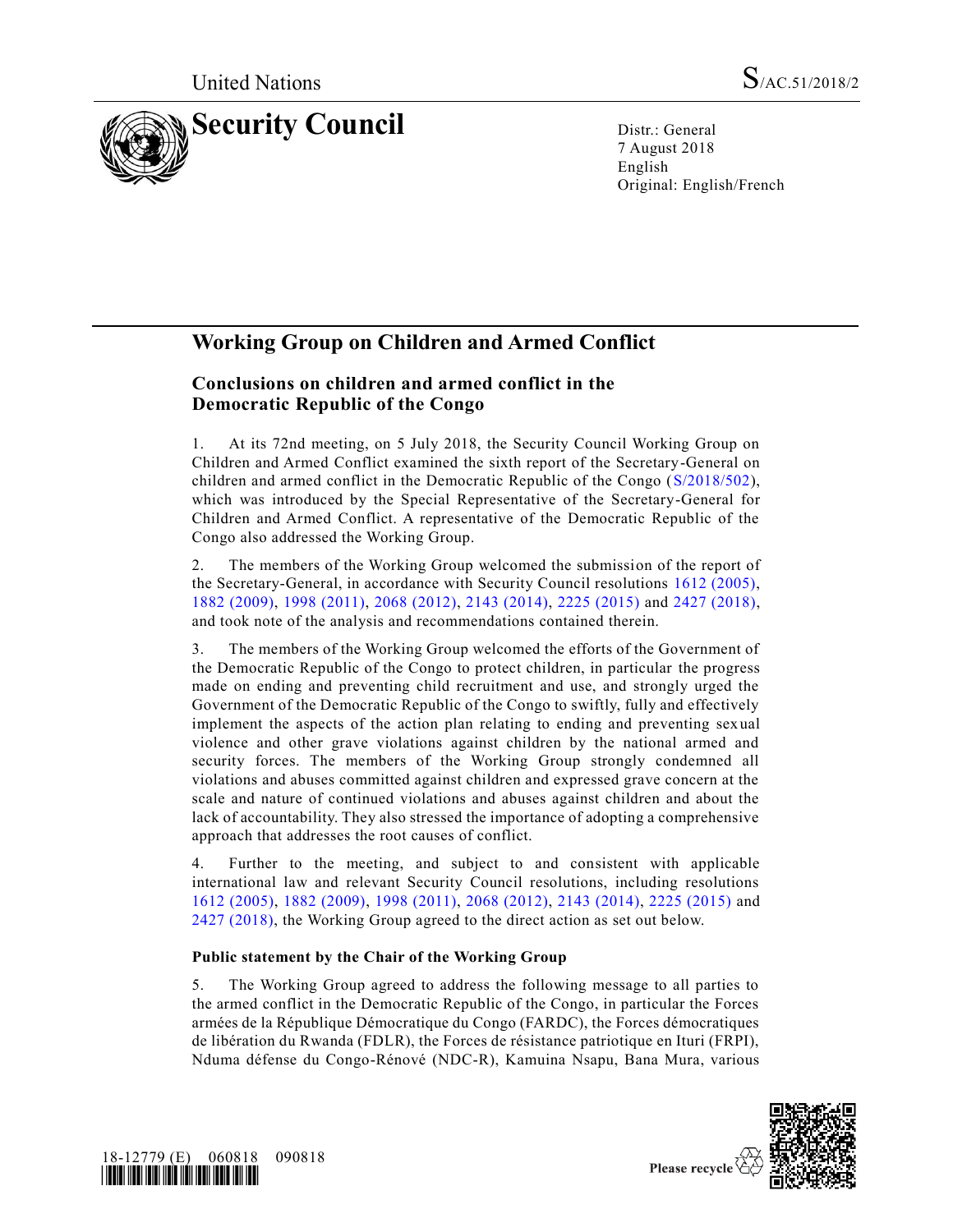Mayi-Mayi groups and the Allied Democratic Forces (ADF), as mentioned in the report of the Secretary-General, through a public statement by its Chair:

(a) Strongly condemning all violations and abuses that continue to be committed against children in the Democratic Republic of the Congo, urging them to immediately end and prevent all violations of applicable international law involving the recruitment and use of children, abduction, killing and maiming, rape and other forms of sexual violence, attacks on schools and hospitals and denial of humanitarian access and to comply with their obligations under international law;

(b) Calling upon them to further implement previous conclusions of the Working Group on Children and Armed Conflict in the Democratic Republic of the Congo [\(S/AC.51/2007/17,](https://undocs.org/S/AC.51/2007/17) [S/AC.51/2009/3,](https://undocs.org/S/AC.51/2009/3) [S/AC.51/2011/1,](https://undocs.org/S/AC.51/2011/1) and [S/AC.51/2014/3\)](https://undocs.org/S/AC.51/2014/3);

Stressing that all perpetrators of such acts must be swiftly brought to justice and held accountable, including through timely and systematic investigation, prosecution and, as appropriate, conviction, and noting that some of the above mentioned acts are prohibited and criminalized under Law No. 09/001 on the protection of the child, adopted by the Government of the Democratic Republic of the Congo on 10 January 2009, including the recruitment and use of children by national armed forces or non-State armed groups;

(d) Further noting that on 19 April 2004 the Government of the Democratic Republic of the Congo referred the situation in the Democratic Republic of the Congo to the Prosecutor of the International Criminal Court, and that some of the acts mentioned in 5 (a) may amount to crimes under the Rome Statute of the Interna tional Criminal Court, to which the Democratic Republic of the Congo is a State party;

(e) Strongly urging all armed groups to immediately and without preconditions release all children associated with them and end and prevent further recruitment and use of children;

(f) Expressing grave concern about the high number of rapes and other forms of sexual violence perpetrated against children, including displaced children, strongly urging all parties to the armed conflict to take immediate and specific measures to put an end to and prevent the perpetration of rape and other forms of sexual violence against children by members of their respective groups, and stressing the importance of accountability for those who commit sexual and gender-based violence against children;

(g) Expressing deep concern at the high number of children killed and maimed, including through the disproportionate use of force and targeting of children in the Kasais, including as a direct or indirect result of hostilities between partie s to armed conflict and of incidents of indiscriminate attacks against civilian populations, including the use of children as human shields, and urging all parties to comply with their obligations under international humanitarian law, in particular the pri nciples of distinction and proportionality and the obligation to take all feasible precautions to avoid and in any event minimizing harm to civilians and civilian objects;

(h) Calling upon all parties to the armed conflict to comply with applicable international law and to respect the civilian character of schools and hospitals, including their personnel, and to end and prevent attacks or threats of attacks against those institutions and their personnel as well as the military use of schools and hospitals in violation of applicable international law;

(i) Calling upon all parties to the armed conflict to allow and facilitate full, safe and unhindered humanitarian access to children, consistent with the United Nations guiding principles of humanitarian assistance, respect the exclusively humanitarian nature and impartiality of humanitarian aid and respect the work of all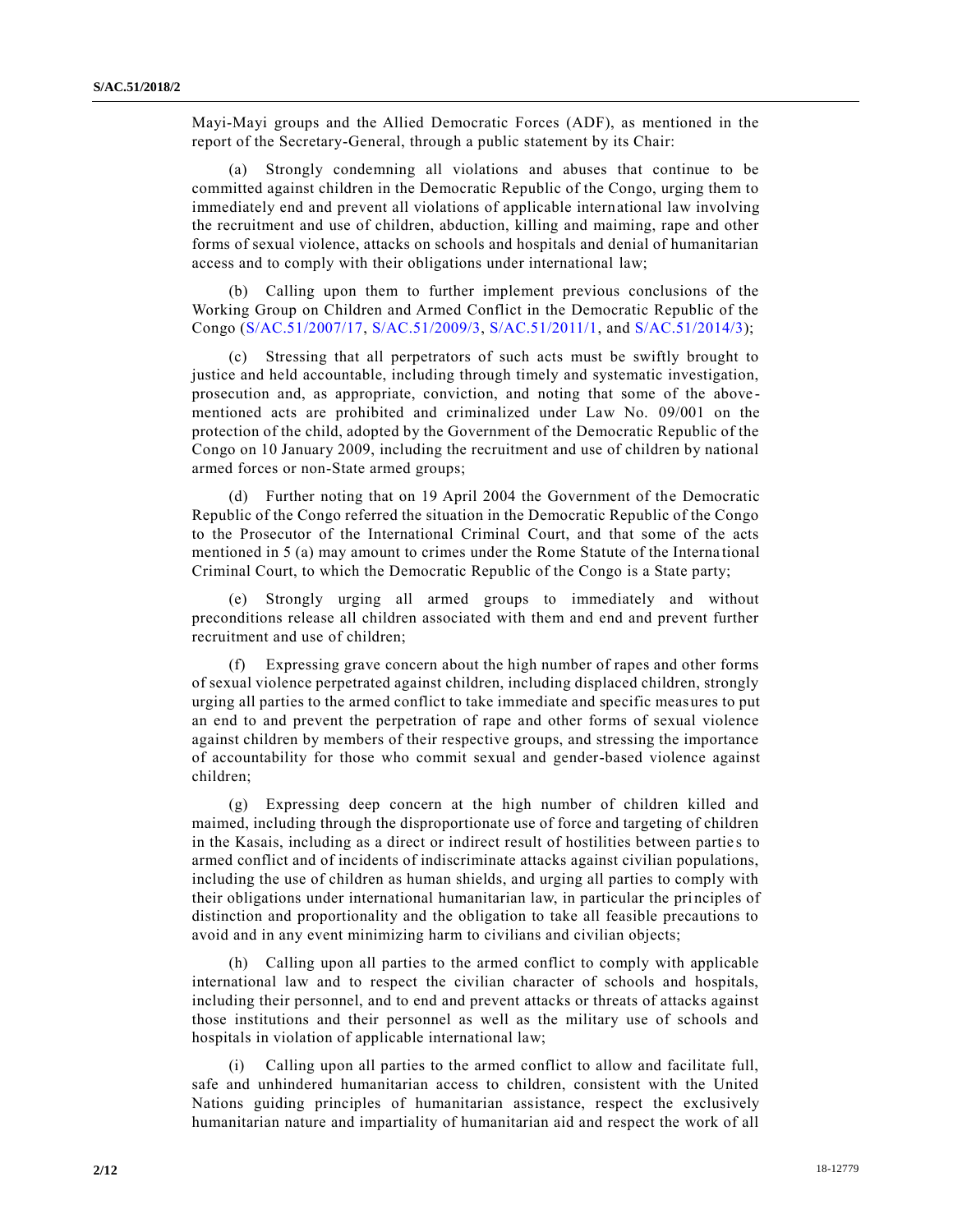United Nations humanitarian agencies and their humanitarian partners, without distinction;

(j) Expressing its deep concern about the continued presence and ongoing destabilizing activities in the Democratic Republic of the Congo of an increasing number of armed groups and their harmful impact on children, in particular, FDLR, NDC-R, Kamuina Nsapu, Bana Mura, various Mayi-Mayi groups, FRPI and ADF, and other armed groups;

(k) Further calling upon all non-State armed groups to publicly express their commitment to end and prevent all violations and abuses committed against children, and to expeditiously develop, adopt and implement action plans in line with Security Council resolutions [1612 \(2005\),](https://undocs.org/S/RES/1612(2005)) [1882 \(2009\),](https://undocs.org/S/RES/1882(2009)) [1998 \(2011\),](https://undocs.org/S/RES/1998(2011)) [2068 \(2012\),](https://undocs.org/S/RES/2068(2012)) [2143](https://undocs.org/S/RES/2143(2014))  [\(2014\),](https://undocs.org/S/RES/2143(2014)) [2225 \(2015\)](https://undocs.org/S/RES/2225(2015)) and [2427 \(2018\)](https://undocs.org/S/RES/2427(2018)) if they are listed in annex I to the report of the Secretary-General on children and armed conflict;

(l) Recalling in this regard that four of those non-State armed groups, FDLR, FRPI, Alliance des patriotes pour un Congo libre et souverain (APCLS) and the Mayi-Mayi "Lafontaine" and "Simba" and former elements of the Coalition des patriotes résistants congolais (PARECO) and the Lord's Resistance Army (LRA) have been listed in annex I to the report of the Secretary-General on Children and Armed Conflict for at least five years;

(m) Welcoming the progress made by FARDC in completing the aspects relating to ending and preventing child recruitment and use in their *Action Plan to end and prevent the recruitment and use of children, sexual violence and other grave violations against children*, and calls on the Government to sustain the progress on the implementation of the action plan relating to ending and preventing the recruitment and use of children including through the implementation of standard operating procedures on age assessment, the institutionalization of procedures put in place under the action plan and the fight against impunity for child recruitment and use, including within the ranks of its security forces;

(n) Strongly urging the Government of the Democratic Republic of the Congo to swiftly, fully and effectively implement the aspects of the action plan relating to ending and preventing sexual violence by FARDC, including the fight against impunity, including at the provincial level;

(o) Welcoming the work of the Government of the Democratic Republic of the Congo presidential adviser on sexual violence and child recruitment, and encouraging her to continue to promote close coordination and cooperation among national authorities and international partners involved in fighting sexual violence and recruitment and use of children in the Democratic Republic of the Congo;

(p) Commending the Government of the Democratic Republic of the Congo for its endorsement of the Safe Schools Declaration and the Guidelines for Protecting Schools and Universities from Military Use during Armed Conflict and calling for their swift implementation, and encouraging the Government to ensure that attacks on schools are investigated and that those responsible are duly prosecuted;

(q) Encouraging the Government to focus on long-term and sustainable reintegration and rehabilitation opportunities for children affected by armed conflict that are gender- and age-sensitive, including equal access to health care, psychosocial support and education programmes, as well as raising awareness and working with communities to avoid stigmatization of these children and facilitate their return, while taking into account the specific needs of girls and boys, in order to contribute to the well-being of children and to sustainable peace and security;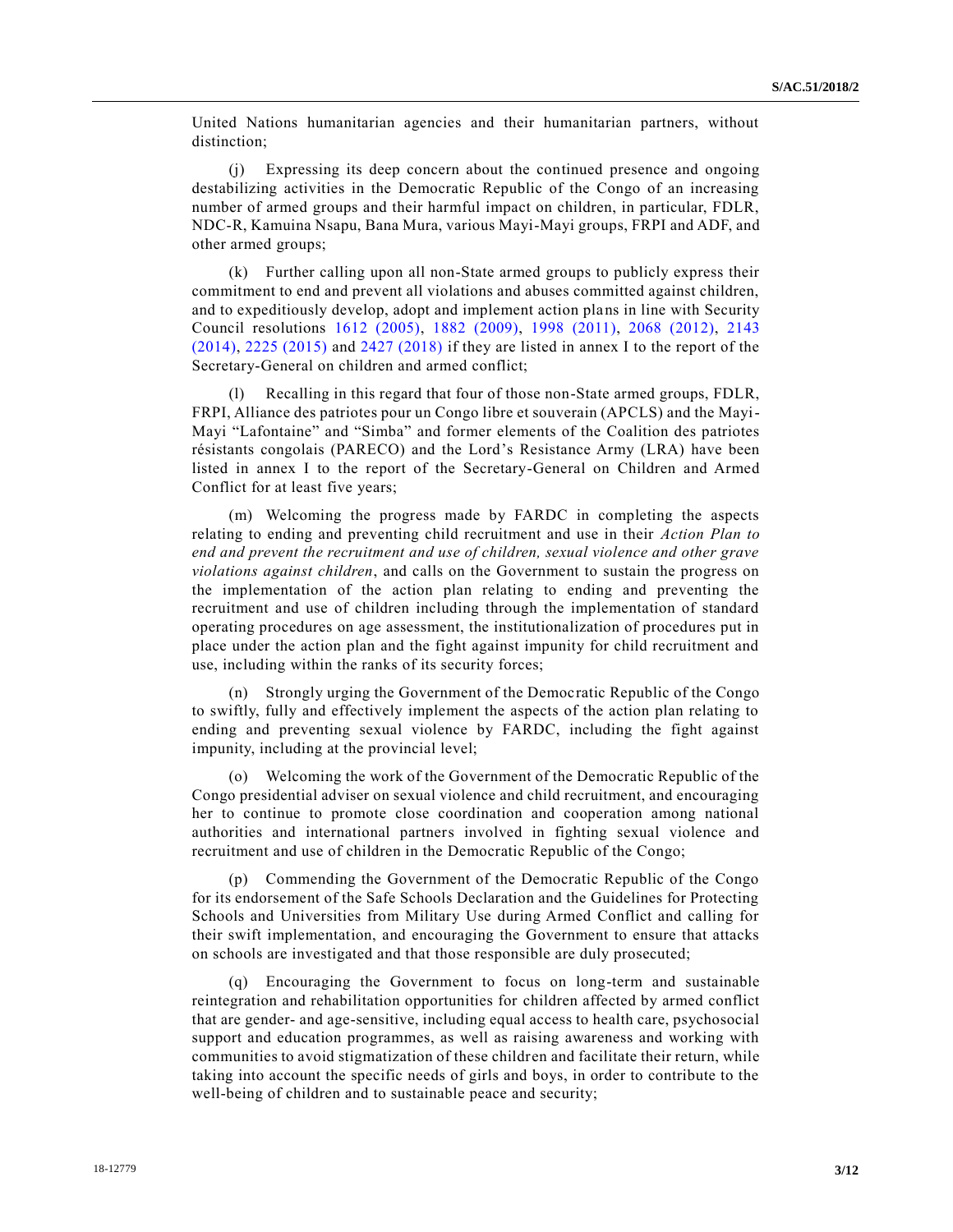(r) Urging those who are or will be engaged in peace talks and agr eements to ensure that child protection provisions, including the release and reintegration of children, as well as provisions on the rights, well-being and empowerment of children, are integrated into the peace talks and agreements, and taking into accoun t children's views, where possible, in these processes;

(s) Recalling that the Security Council, by its resolution [2424 \(2018\),](https://undocs.org/S/RES/2424(2018)) renewed until 1 July 2019 the arms embargo, financial and travel measures applied pursuant to resolutions [1596 \(2005\),](https://undocs.org/S/RES/1596(2005)) [1649 \(2005\),](https://undocs.org/S/RES/1649(2005)) [1698 \(2006\)](https://undocs.org/S/RES/1698(2006)) and [1807 \(2008\),](https://undocs.org/S/RES/1807(2008)) in relation to individuals and, as appropriate, entities, designated by the Committee established pursuant to resolution [1533 \(2004\),](https://undocs.org/S/RES/1533(2004)) which include:

(i) Individuals or entities operating in the Democratic Republic of the Congo and recruiting or using children in armed conflict in violation of applicable international law;

(ii) Individuals or entities operating in the Democratic Republic of the Congo and involved in planning, directing or participating in committing acts that constitute human rights violations or abuses or violations of international humanitarian law, as applicable, including those acts involving the targeting of civilians, including killing and maiming, rape and other sexual violence, abduction, forced displacement and attacks on schools and hospitals;

(iii) Individuals or entities obstructing the access to or the distribution of humanitarian assistance in the Democratic Republic of the Congo;

(t) Further recalling that on 1 February 2018 the Committee added the names of four individuals to its sanctions list, two of whom were listed pursuant to paragraph 7 (e) of resolution [2293 \(2016\),](https://undocs.org/S/RES/2293(2016)) as detailed in paragraph 5 (s) (ii) above, that on 31 August 2010, the Committee had updated its sanctions list to include the charges of recruitment and use of children against nine individuals already included in the list of individuals and entities subject to the travel ban and assets freeze imposed by paragraphs 13 and 15 of resolution [1596 \(2005\),](https://undocs.org/S/RES/1596(2005)) as renewed by paragraph 3 of resolution [1896 \(2009\),](https://undocs.org/S/RES/1896(2009)) and that between 1 December 2010 and 30 June 2014 the Committee added seven individuals and two entities to the list for reasons including the recruitment, use and/or targeting of children;

(u) Recalling the Working Group's readiness to communicate to the Security Council pertinent information with a view to assisting the Council in the imposition of targeted measures on persistent perpetrators.

6. The Working Group agreed to address a message, through a public statement by the Chair of the Working Group, to community and religious leaders:

Emphasizing the important role of community and religious leaders in strengthening the protection of children affected by armed conflict;

(b) Urging them to publicly condemn and continue to advocate ending and preventing violations and abuses against children, in particular those involving the recruitment and use of children, rape and other forms of sexual violence against children, abductions, attacks and threats of attacks against schools and hospitals, and to engage with the Government, the United Nations and other relevant stakeholders to support the reintegration and rehabilitation of children affected by armed conflict in their communities, including by raising awareness to avoid stigmatiza tion of such children.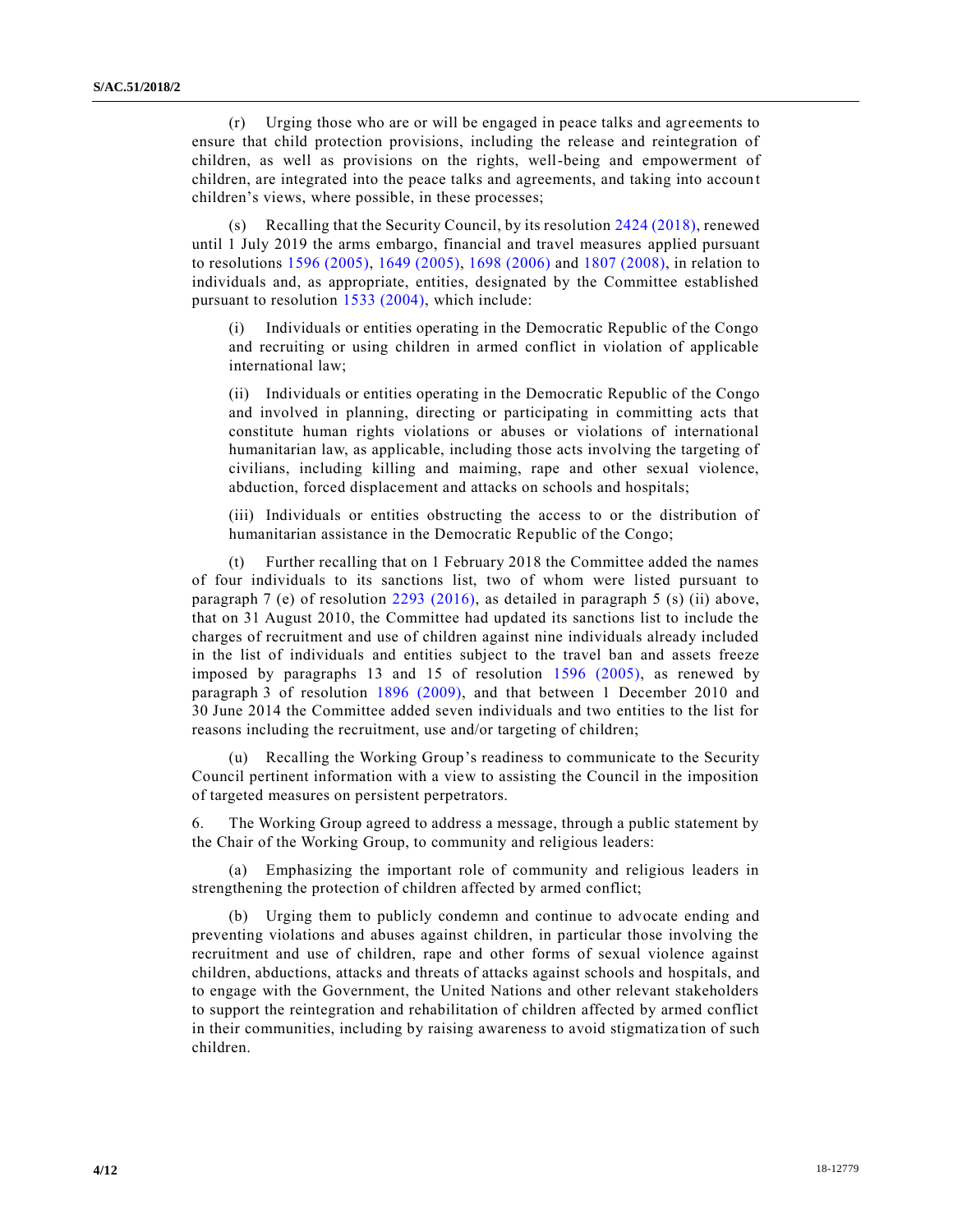#### **Recommendations to the Security Council**

7. The Working Group agreed to recommend that the President of the Security Council transmit a letter addressed to the Government of the Democratic Republic of the Congo:

(a) Welcoming the efforts made in the Democratic Republic of the Congo since the previous conclusions of the Working Group, in particular the completion of the aspects relating to ending and preventing child recruitment and use of the *Action Plan to end and prevent the recruitment and use of children, sexual violence and other grave violations against children*, and calling upon the Government to sustain the progress on the implementation of the action plan to end and prevent the recruitment and use of children, including through the implementation of standard operating procedures on age assessment, the institutionalization of procedures put in place under the action plan and the fight against impunity for child recruitment and use, including within the ranks of its security forces;

(b) Welcoming the work of the Government of the Democratic Republic of the Congo presidential adviser on sexual violence and child recruitment and the exclusion of serious crimes against children such as their recruitment and use and sexual violence from the Amnesty Law adopted on 11 February 2014 and progress, since the signing of the Action Plan, in the provision of access for the United Nations country task force on monitoring and reporting to military and detention facilities with a view to identify and separate children;

(c) Commending the Government of the Democratic Republic of the Congo for its endorsement of the Safe Schools Declaration and the Guidelines for Protecting Schools and Universities from Military Use during Armed Conflict, c alling for their swift implementation, and encouraging the Government to ensure that attacks on schools are investigated and that those responsible are duly prosecuted;

(d) Stressing the primary role of the Government of the Democratic Republic of the Congo in providing protection and relief to all children affected by armed conflict in the Democratic Republic of the Congo, and recognizing the importance of strengthening national capacities in this regard;

(e) Expressing concern about continued violations committed against children by the national armed and security forces, and strongly urging the Government of the Democratic Republic of the Congo to swiftly, fully and effectively implement the aspects of the action plan relating to ending and preventing sexual violence by FARDC, including at the provincial level;

(f) Expressing deep concern at the large number of children killed and maimed, including through the disproportionate use of force and targeting of children in the Kasais by the national security forces, including as a direct or indirect result of hostilities between parties to armed conflict and of incidents of indiscriminate attacks against civilian populations, and urging the Government to comply with its obligations under international humanitarian law, in particular the principles of distinction, proportionality and the obligation to take all feasible precautions to avoid and in any event minimizing harm to civilians and civilian objects;

(g) Expressing deep concern over the lack of accountability for violations and abuses committed against children, and calling upon the Government to put an end to impunity by ensuring that all perpetrators of violations and abuses are swiftly brought to justice and held accountable, including through timely and systematic investigation and prosecution;

(h) Also expressing concern regarding the continued detention of children on charges related to association with non-State armed groups in violation of the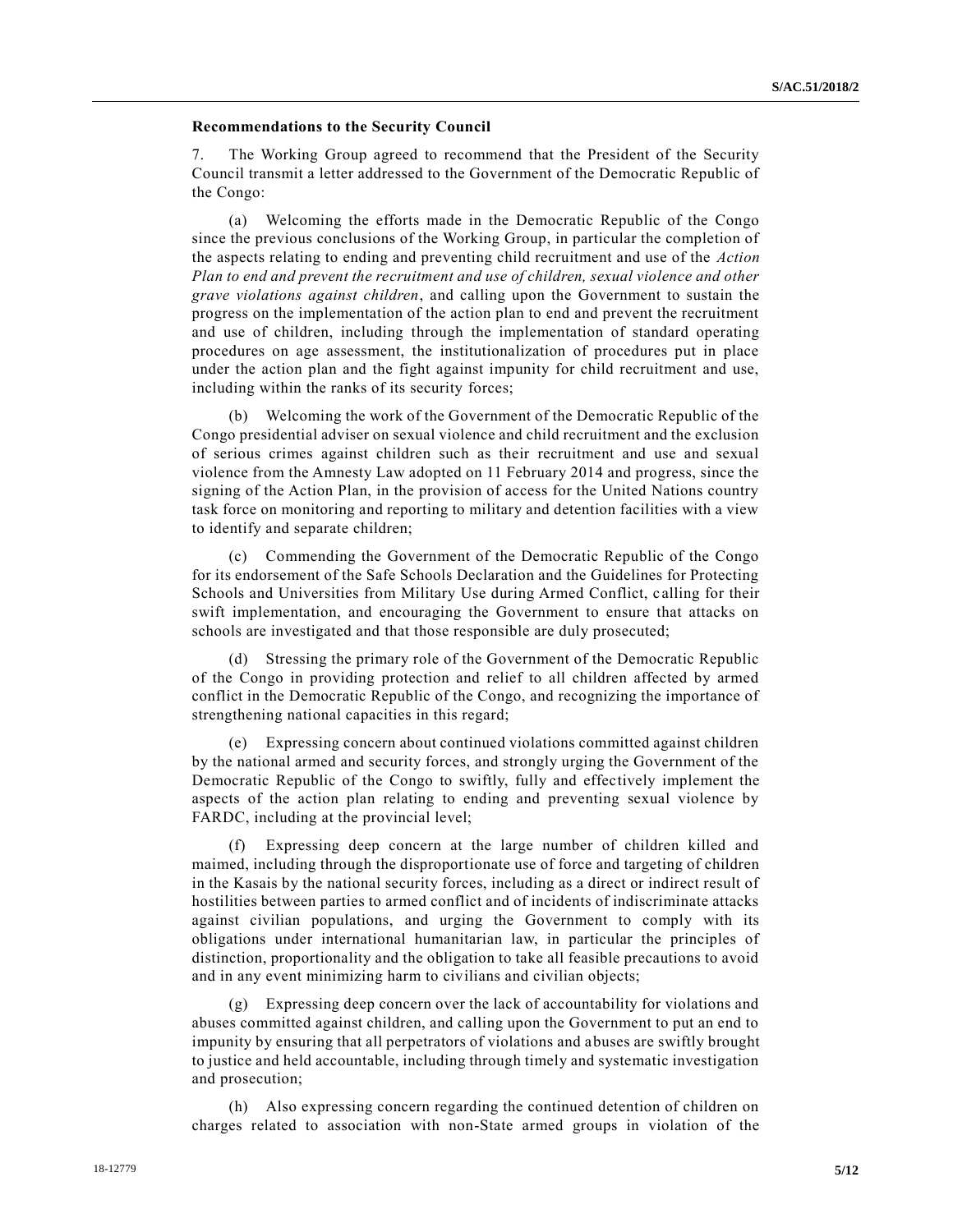Ministry of Defence directive on the implementation of the Action Plan, issued on 3 May 2013, and the National Intelligence Agency directive on children detained on charges related to association with non-State armed groups, which urge the Government to ensure that children are not detained for association with non-State armed groups, and stressing that children arrested during military operations should be treated primarily as victims and that in all actions concerning children the best interests of the child shall be a primary consideration;

(i) Urging the Government to develop with the support of the United Nations Organization Stabilization Mission in the Democratic Republic of the Congo (MONUSCO) and the United Nations Children's Fund (UNICEF) standard operating procedures for the handover of children formerly associated with national armed forces and groups and for the protection of children in the course of military operations;

(j) Further urging the Government to establish an effective vetting mechanism to ensure that no perpetrators from its forces of violations and abuses committed against children are integrated or recruited into the national armed and security forces and to systematically withdraw all perpetrators, irrespective of their rank, and to hold them accountable;

(k) Calling upon the Government to ensure that the national disarmament, demobilization and reintegration programme and the security sector reform take fully into account at all stages the specific needs of girls and boys and the protection of their rights, including through the development of a gender- and age-sensitive disarmament, demobilization and reintegration process;

Calling upon the Government to facilitate the work of the country task force on monitoring and reporting regarding dialogue with armed groups operating in the Democratic Republic of the Congo on action plan development to end and prevent all violations and abuses against children;

(m) Encouraging the Government to focus on long-term and sustainable reintegration and rehabilitation opportunities for children affected by armed conflict that are gender- and age-sensitive, including equal access to health care, psychosocial support and education programmes, as well as raising awareness and working with communities to avoid stigmatization of these children and facilitate their return, while taking into account the specific needs of girls and boys, to contribute to the wellbeing of children and to sustainable peace and security.

8. The Working Group agreed to recommend that the President of the Security Council transmit a letter to the Secretary-General:

(a) Requesting the Secretary-General to ensure that the United Nations Organization Stabilization Mission in the Democratic Republic of the Congo (MONUSCO) and the United Nations Children's Fund (UNICEF), as well as other relevant United Nations agencies, continue and strengthen their efforts to support, in line with their respective mandates, the Congolese authorities in fighting impunity, including through the strengthening of the criminal justice system, in implementing the standard operating procedures for age assessment in the national armed and security forces to prevent the recruitment and use of children in the Democ ratic Republic of the Congo, in mainstreaming the specific needs of children affected by armed conflict and the protection of their rights in all disarmament, demobilization and reintegration programmes, including through the development of a gender- and age-sensitive disarmament, demobilization and reintegration process, and in security sector reform, in providing long-term rehabilitation and reintegration programmes and opportunities to children formerly associated with national armed forces and non-State armed groups and training of the national armed and security forces on the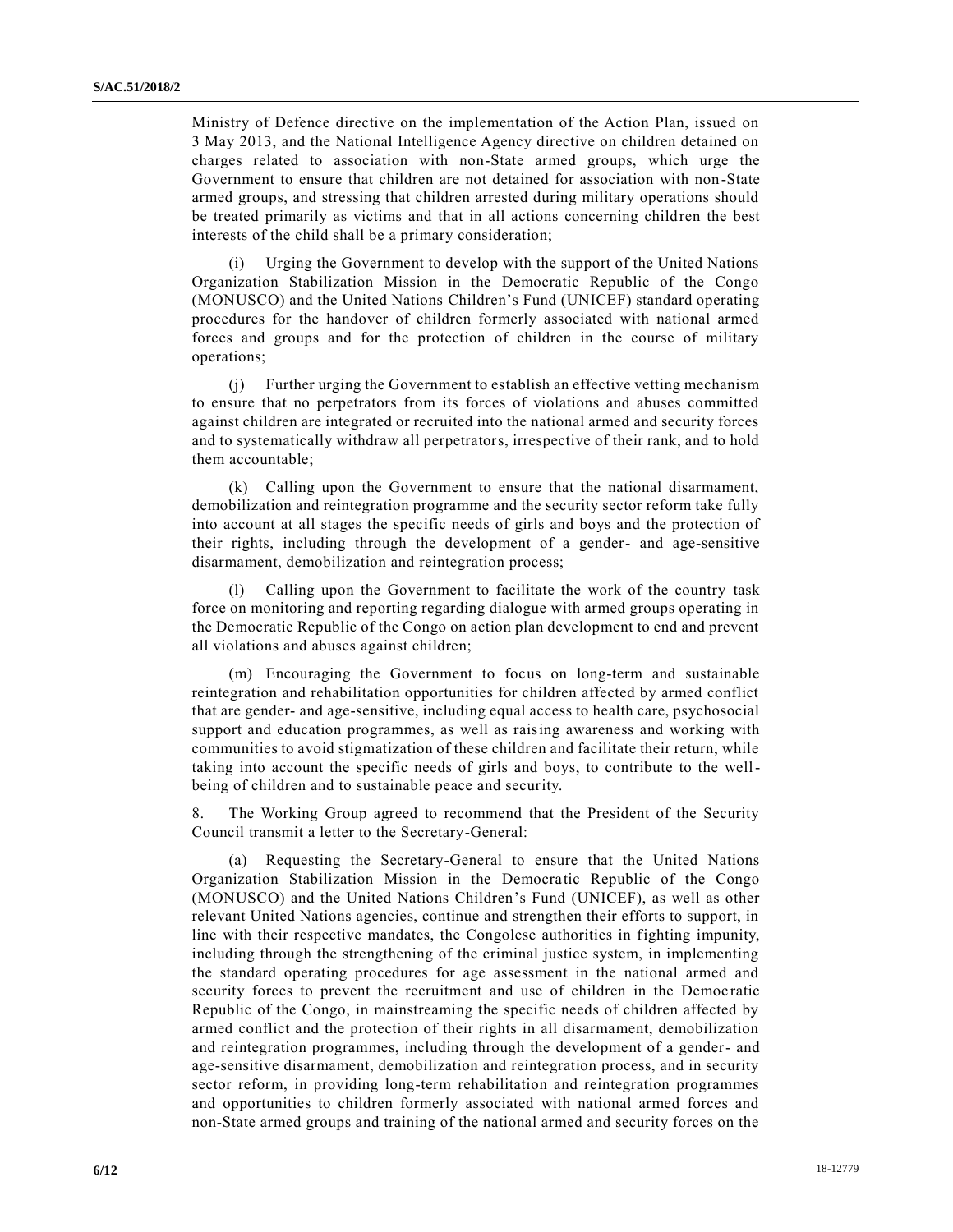protection of children, in bolstering the education and health system and in establishing standard operating procedures for the handover of children formerly associated with national armed forces and groups and for the protection of children in the course of military operations, and to give full attention to violations against children in the application of the human rights due diligence policy on United Nations support to non-United Nations security forces;

(b) Further requesting the Secretary-General to ensure that the United Nations country task force on monitoring and reporting continues its advocacy for the release and reintegration of children associated with non-State armed groups and national armed forces and of children detained on charges related to association with non-State armed groups, and prioritizes its efforts to ensure that the aspects of the Action Plan relating to sexual violence and other grave violations against children by the national armed and security forces, signed on 4 October 2012 by the Government of the Democratic Republic of the Congo, are fully implemented, and to engage with non-State armed groups, with a view to developing action plans to end and prevent the recruitment and use of children, killing and maiming, and attacks on schools and hospitals, in violation of applicable international law, as well as rape and other forms of sexual violence against children and to address other violations and abus es committed against children, secure concrete commitments and advocate for appropriate response mechanisms, in the Democratic Republic of the Congo;

(c) Requesting the Secretary-General to ensure the effectiveness of the monitoring and reporting mechanism on children and armed conflict in the Democratic Republic of the Congo and of the dedicated child protection component of MONUSCO, including by ensuring that sufficient child protection capacities are allocated to the Mission, in line with its mandate, recognizing the security and logistical constraints on monitoring and reporting activities;

(d) Noting the various measures taken by MONUSCO and troop- and policecontributing countries to combat sexual exploitation and abuse, which have led to a reduction in reported cases, while expressing grave concern that sexual exploitation and abuse of children by peacekeepers continued to be a serious protection concern, calling for the continued implementation by United Nations peacekeeping operations of the Secretary-General's zero-tolerance policy on sexual exploitation and abuse, as well as ensuring full compliance of their personnel with the United Nations code of conduct, and reiterating its request to the Secretary-General to continue to take all necessary measures in this regard and to keep the Security Council informed.

9. The Working Group agreed to recommend that the President of the Security Council transmit a letter to the Chair of the Security Council Committee established pursuant to resolution [1533 \(2004\)](https://undocs.org/S/RES/1533(2004)) concerning the Democratic Republic of the Congo:

(a) Recalling paragraph 9 (c) of resolution [1998 \(2011\),](https://undocs.org/S/RES/1998(2011)) by which the Security Council requested enhanced communication between the Working Group and relevant Security Council sanctions committees, including through the exchange of pertinent information on violation and abuses committed against children in armed conflict;

(b) Recalling also paragraph 17 of resolution [1698 \(2006\),](https://undocs.org/S/RES/1698(2006)) by which the Security Council requested the Working Group, the Secretary-General, and his Special Representative for Children and Armed Conflict, as well as the Group of Experts on the Democratic Republic of the Congo, within its capabilities and without prejudice to the execution of the other tasks in its mandate, to assist the Committee established pursuant to resolution [1533 \(2004\)](https://undocs.org/S/RES/1533(2004)) in the designation of individuals referred to in paragraph 13 of the same resolution, by communicating to the Committee any useful information without delay;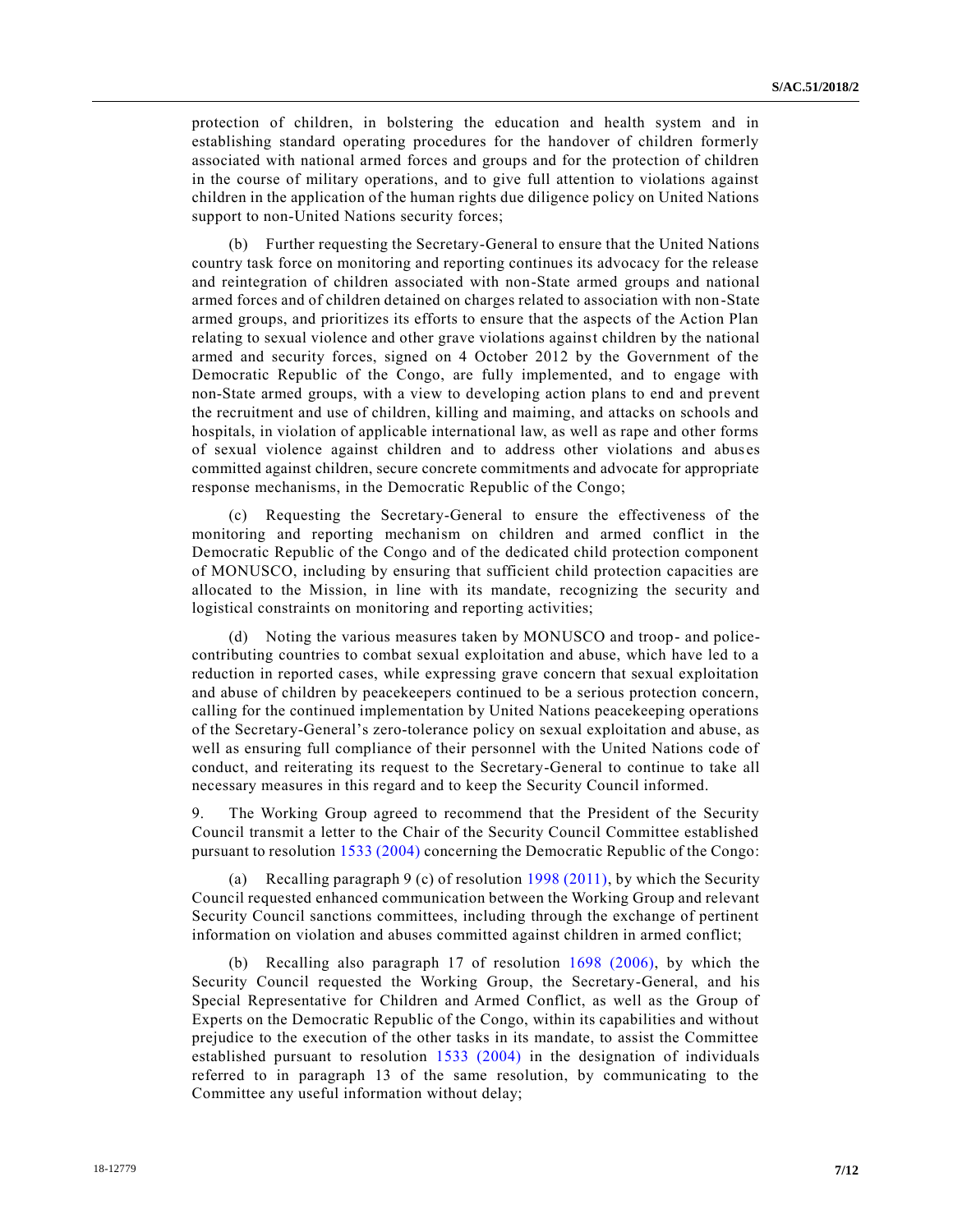(c) Welcoming the addition, on 1 February 2018, to the Committee's sanctions list of two individuals for reasons including the recruitment and use of children, the inclusion, on 31 August 2010, in the Committee's sanctions list of the charges of recruitment and use of children against nine individuals whose names already appeared in the list, as well as the addition, between 1 December 2010 and 30 June 2014, of seven individuals and two entities to the list for the recruitment, use and/or targeting of children;

(d) Encouraging the Committee to continue considering the designation for sanctions of other individuals and entities, in accordance with the rules and guidelines of the Committee, and in this regard also encouraging the continued exchange of pertinent information between the Special Representative of the Secretary-General for Children and Armed Conflict and the Committee;

(e) Welcoming in this regard the briefings to the Committee by the Special Representative of the Secretary-General for Children and Armed Conflict on 30 April 2018, as well as previous briefings on 9 November 2016, 17 September 2014 and 21 May 2010.

10. The Working Group agreed to recommend the following to the Security Council:

(a) Ensuring that the situation of children and armed conflict in the Democratic Republic of the Congo continues to be duly taken into consideration by the Council when reviewing the mandate of the United Nations Organization Stabilization Mission in the Democratic Republic of the Congo (MONUSCO) and its activities;

(b) Ensuring the continuation of a child protection mandate for MONUSCO, especially with regard to monitoring, reporting, training and mainstreaming, as well as dialogue on action plans and support in their implementation;

(c) Communicating the present document to the Security Council Committee established pursuant to resolution [1533 \(2004\)](https://undocs.org/S/RES/1533(2004)) concerning the Democratic Republic of the Congo.

### **Direct action by the Working Group**

11. The Working Group agreed to send letters from the Chair of the Working Group addressed to the World Bank and donors:

(a) Requesting the World Bank and donors to provide funding and assistance to support the Government of the Democratic Republic of the Congo and relevant humanitarian and development partners in implementing the standard operating procedures on age assessment by the national armed and security forces to prevent the recruitment and use of children, in sustaining ongoing national programmes for the strengthening of the criminal justice system, in training of the national armed and security forces on the protection of children, in providing long-term rehabilitation and reintegration programmes that are gender- and age-sensitive to children formerly associated with national armed and security forces or non-State armed groups, in ensuring timely and appropriate care for child survivors of sexual and gender-based violence through facilitating provision of services for victims and in bolstering the education and health system, and to keep the Working Group informed, as appropriate ;

(b) Calling upon the World Bank and donors to provide the necessary financial resources in support of the monitoring and reporting mechanism and the full implementation of the Action Plan in aspects relating to sexual violence and other grave violations against children by the national armed and security forces signed on 4 October 2012 by the Government of the Democratic Republic of the Congo;

(c) Requesting the World Bank and donors to provide long-term and sustainable funding for mental health and psychosocial programming in humanitarian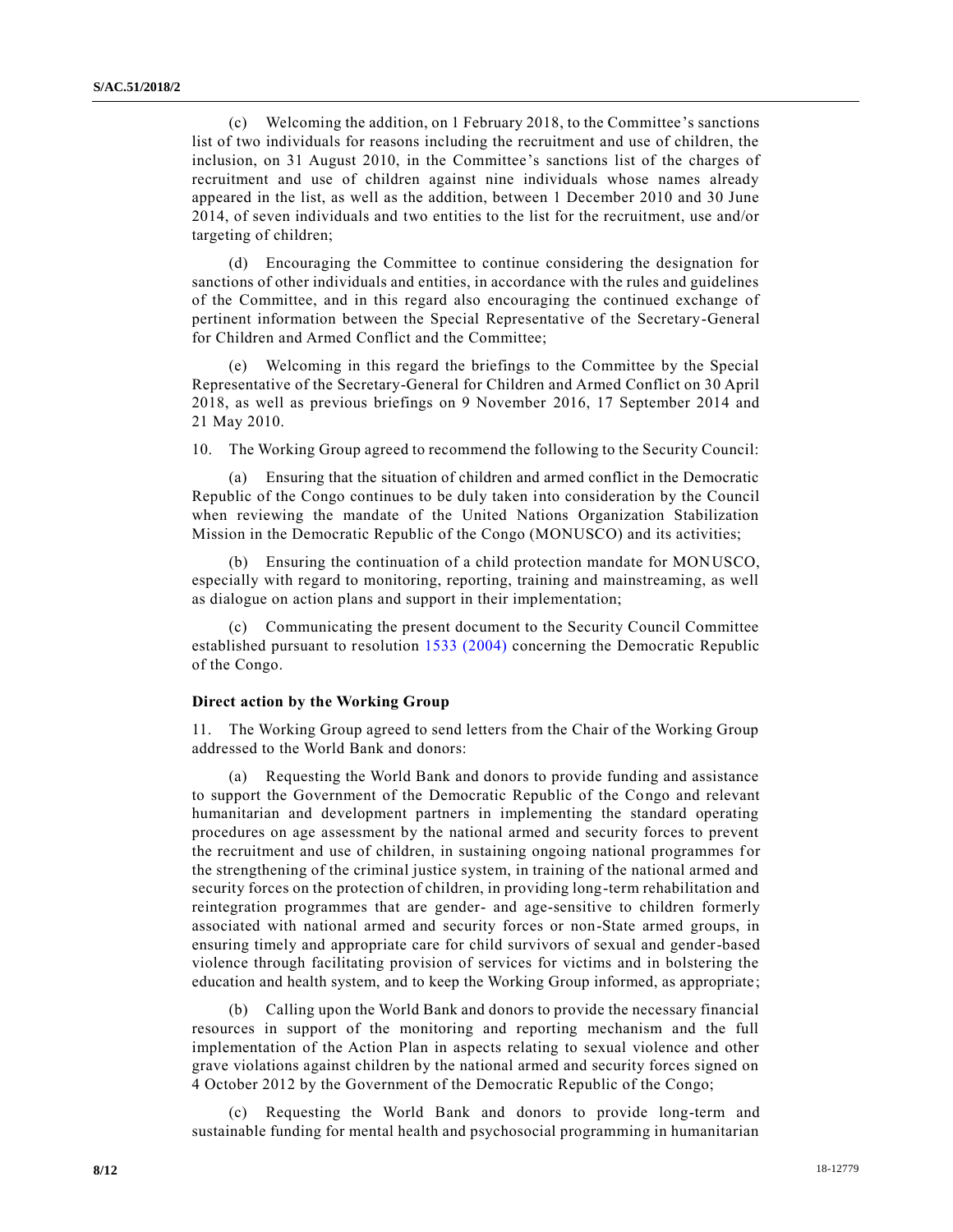contexts and ensuring that all affected children receive timely and sufficient support, and encouraging the World Bank and donors to integrate mental health and psychosocial services into all humanitarian responses;

(d) Further calling upon the World Bank and donors to support the Government efforts in the promotion of birth and late-birth registration as a means to prevent recruitment and use of children in the Democratic Republic of the Congo and to guarantee the comprehensive disarmament, demobilization and reintegration of children associated with national armed and security forces or non-State armed groups.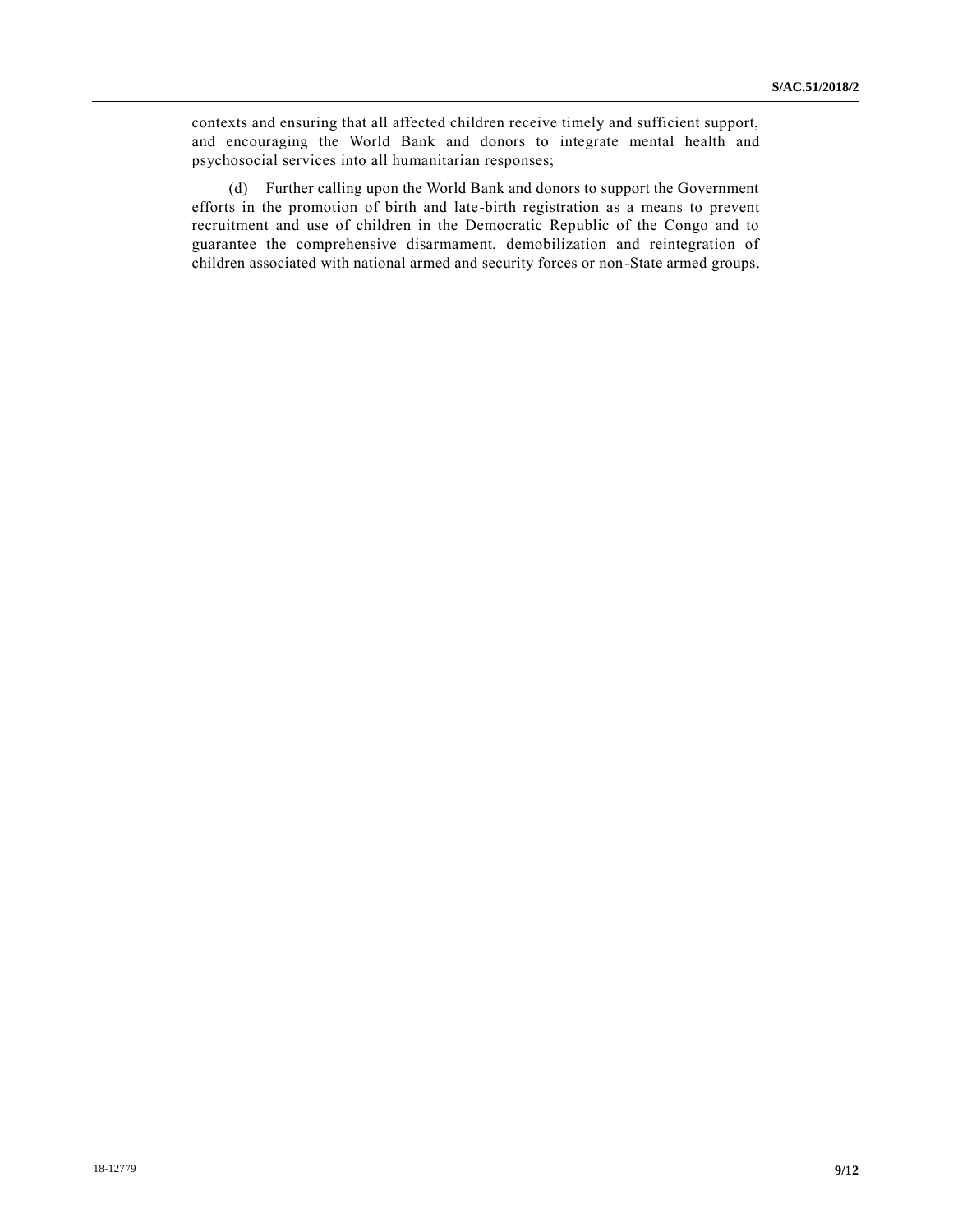### **Annex**

# **Statement by the Chargé d'affaires a.i. of the Permanent Mission of the Democratic Republic of the Congo to the United Nations on the report of the Secretary-General on children and armed conflict in the Democratic Republic of the Congo, made at the 72nd meeting of the Working Group on Children and Armed Conflict**

### Madam,

First and foremost, I would like to thank you for taking the initiative of organizing this meeting regarding the situation of children in armed conflict in the Democratic Republic of the Congo.

I would also like to thank the Working Group, whose commitment and determination in fulfilling its mandate reflect a genuine will to contribute to the return of peace and stability and to eradicate the problem of child soldiers in my co untry.

I wish to express my appreciation to Ms. Virginia Gamba, Special Representative of the Secretary-General for Children and Armed Conflict, and to commend her commitment and dedication to child welfare.

#### Madam,

By way of reminder, it is worth recalling that the eastern part of my country has faced recurring armed conflict for over a decade, resulting in numerous deaths and material losses. That state of war is at the root of the sexual violence and the violations and abuse to which children in that part of my country continue to be subjected.

To date, the various armed groups continue to recruit children. As was the case during the uprisings, children act as fighters, miners, messengers, sexual slaves, spies and ammunition carriers.

Allow me to recall all of the legislative and regulatory measures that have been taken to strengthen the fight against the recruitment of children with a view to better responding to the problem and ultimately eliminating it. Those measures include the following:

- 1. Decree-Law No. 66 (2000) of 9 June 2000 concerning the demobilization and reintegration of vulnerable groups present in fighting forces.
- 2. Decree No. 03/041 of 18 December 2003 establishing the Interministerial Committee for Disarmament, Demobilization and Reintegration.
- 3. Order No. 07/056 of 14 July 2007 establishing the National Implementation Unit for the National Disarmament, Demobilization and Reintegration Programme.
- 4. Law No. 09/001 of 10 January 2009 on the protection of children.
- 5. On 4 October 2012, an action plan was signed to tackle the recruitment and use of children and other grave violations of children's rights by the armed forces and the security services of the Democratic Republic of the Congo.
- 6. The Democratic Republic of the Congo has strictly enforced those laws and regulations. From 2003 to 2016, the National Disarmament, Demobilization and Reintegration Programme thus succeeded in removing 53,548 children, including 9,485 girls, from armed forces and groups. It supported and provided various resources to 208 schools, which brought the children back into the school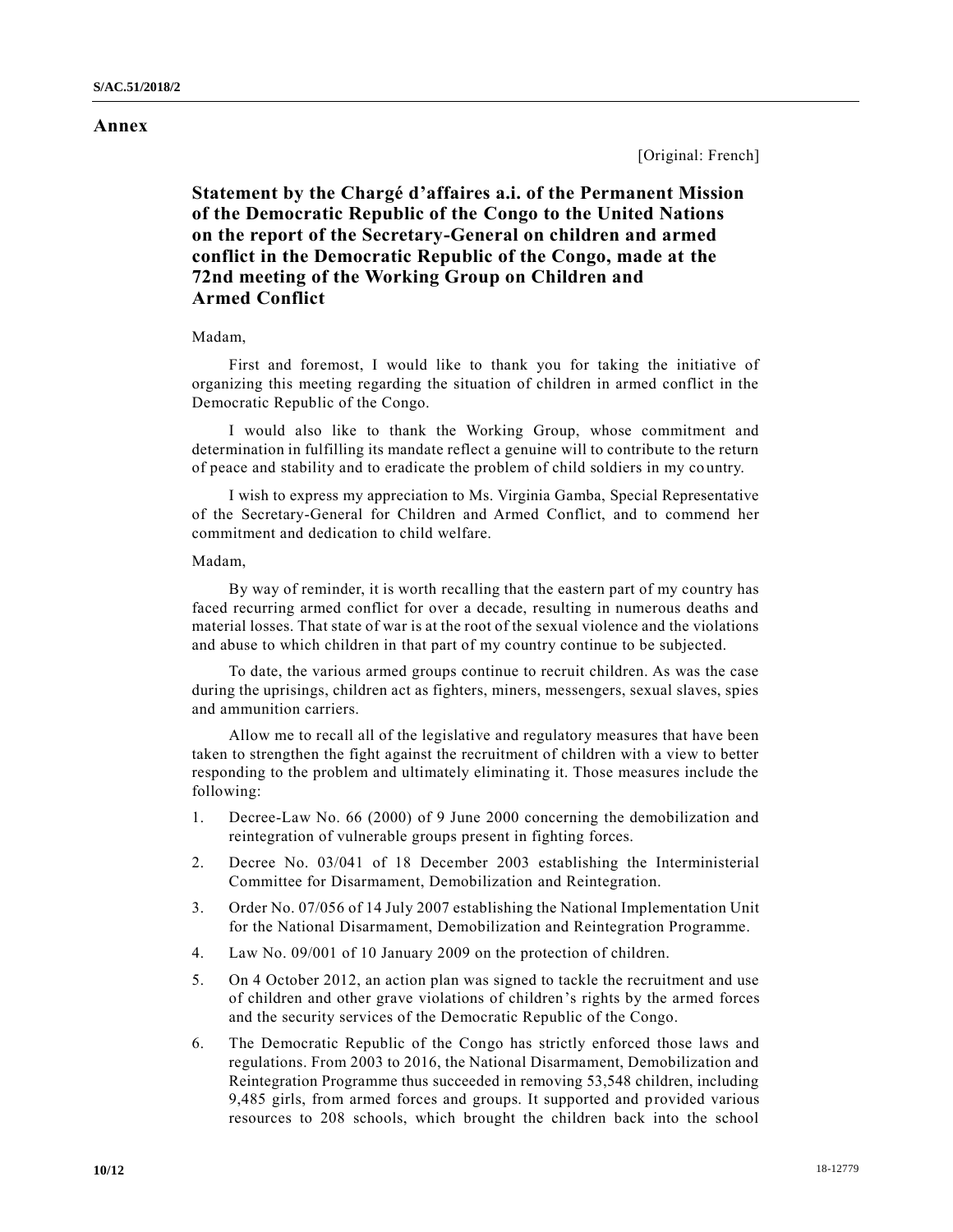system, and supported 417 vocational institutions, which enabled them to learn a trade.

- 7. The introduction of operational standards to determine and assess children's ages made it possible to avoid drafting minors into the Forces armées de la République Démocratique du Congo (FARDC) during recruitment drives.
- 8. Strengthened identity checks introduced in accordance with those operational standards made it possible to separate 453 children from FARDC from July 2015 to May 2016; 330 of those children were reunited with their families. The 123 children who were separated from the Kamina military base have been reunited with their families in the former Kasai provinces via the city of Lubumbashi, with logistical support from the Congolese Government and its partners, namely the United Nations Children's Fund (UNICEF) and the International Committee of the Red Cross.
- 9. Those measures have been bolstered by a tried-and-tested technological process for the biometric registration of FARDC soldiers, along with the formal and compulsory use of banking services.
- 10. In addition, intensive specialized rehabilitation programmes have been established, and buildings have been constructed with the assistance of the National Institute for Professional Training, with funding from the Government and with Japanese cooperation. As a result, over 1,500 survivors and children who have left armed groups have thus learned small trades in Kibumba and Rusthuru, in North Kivu province, and in Bunia and Aru, in Ituri province. Six classrooms have been built and equipped in Luiza territory, in Central Kasai, with a view to bringing children back into the school system after they have left or been separated from armed groups.

Since the elimination of child recruitment, FARDC has set itself the goal of zero children within its ranks. During recruitment, before recruits are sent to a training centre, their identity is verified and any minors are separated. FARDC is working in synergy with protection agencies, namely UNICEF and the United Nations Organization Stabilization Mission in the Democratic Republic of the Congo (MONUSCO).

#### Madam,

In one case, officers in Kamina who allegedly removed children from screening while monitors were at work have been identified, and the Chief of Staff has opened disciplinary proceedings. The Minister of Defence is awaiting the findings of the disciplinary proceedings before taking a decision. The proceedings were de scribed at the meeting of the joint technical working group on 27 April 2018.

Coming back to the contents of the preliminary report, the current report states that the defence and security forces of the Democratic Republic of the Congo and armed groups have recruited and used children, subjected children to prolonged detention, murdered and mutilated children, committed rapes and sexual violence, attacked protected buildings and abducted children.

It should, however, be noted that according to that very report, the main perpetrators of those grave violations of children's rights continue to be the domestic and foreign armed groups.

The Government of the Democratic Republic of the Congo is determined to continue operations to eradicate the militias just as it defeated the Kamuina Nsapu movement. On 13 January 2018, the Minister of National Defence, War Veterans and Reinsertion announced that military operations against the Allied Democratic Forces (ADF) would resume in Beni territory. On the same occasion, he reminded FARDC